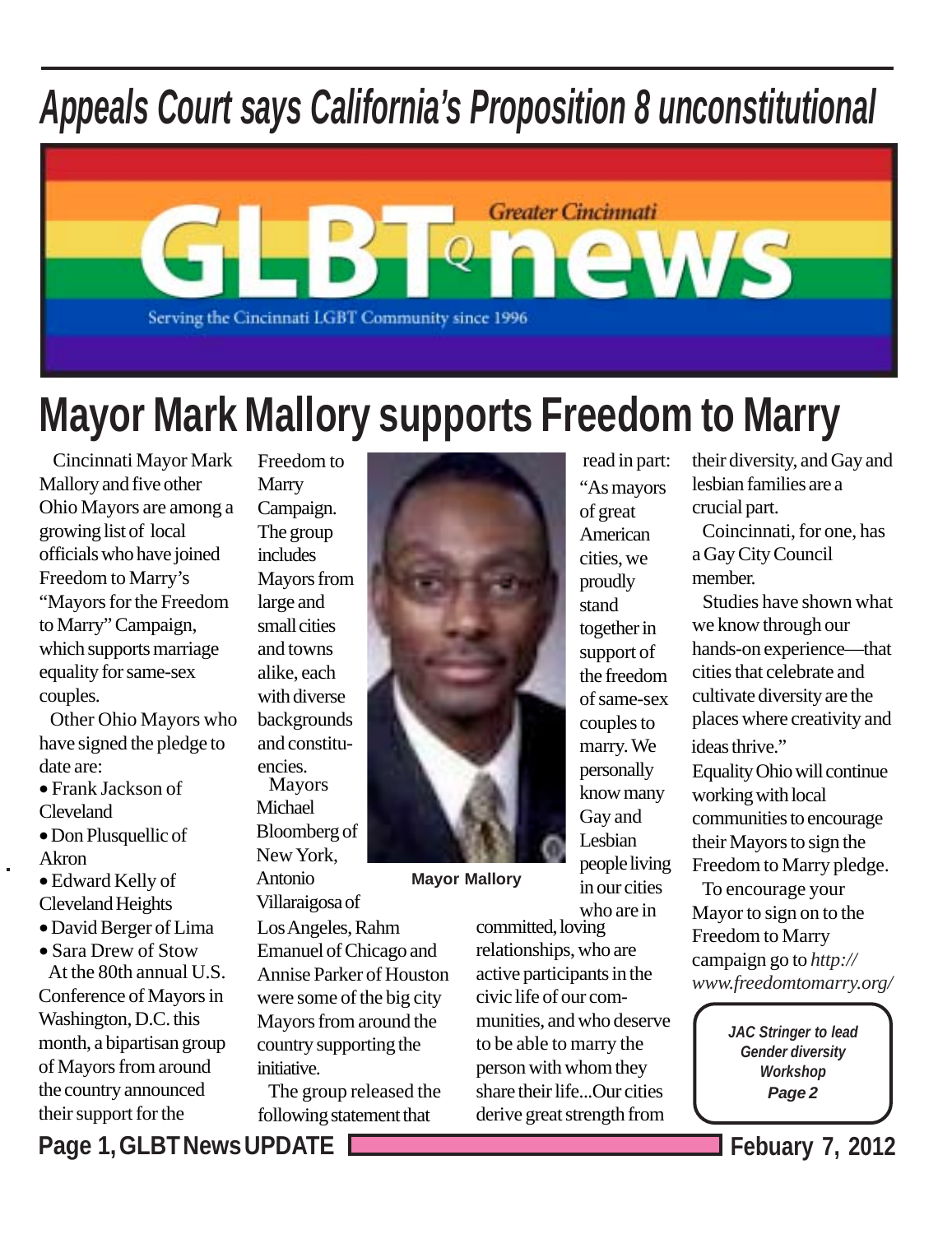#### Page 2-GLBT NEWS UPDATE **Febuary 7, 2012**

We will custom design a cleaning service to meet your individual needs and send the same team of 2 to clean each time.



## *This Space available! Join our Advertising Family.* 513-241-7539



# GayCincinnati.com

### JAC Stringer to lead Gender Diversity Workshop March 10

 Learn more about gender diversity by attending a workshop hosted by Cincinnati's GLBT Center and presented by JAC Stringer on Saturday, March 10, beginning at 1 pm. The event is free, no reservation is required.

 This is an open, beginner/intermediate workshop structured to cover a wide array of topics relating to gender diversity. It is primarily directed towards participants who have no background in trans\* and gender topics but also discusses concepts that would be of interest to people with stronger backgrounds in gender theory.

 Gender is connected to every aspect of our lives; our identities, our sexualities, and how we experience the world. This workshop sorts out the mass of labels, terms and theories surrounding gender through the experiences and language of trans\* / gender nonconforming communities. We will ask why we think about gender, how culture and practices interact with and affect trans\* people today, and find commonalities that will help us build a more inclusive, just community.

across the USA and Canada with his work focusing trans\* and queer education, social justice, femme identities, (dis)ability, and trans\*/ JAC Stringer, also known as Midwest GenderQueer, is a transgenderqueer femme radical activist, writer and performance artist from Cincinnati. JAC has lectured and performed

*See JAC, Page 3, Col. 1*



25 % off any new client grooming or bath service. Please call to schedule an appointment.

> 2940 Hebron Park Drive Suite 102 Hebron, KY 41048 859-586-5100 www.youtbettfriendpetalen.com